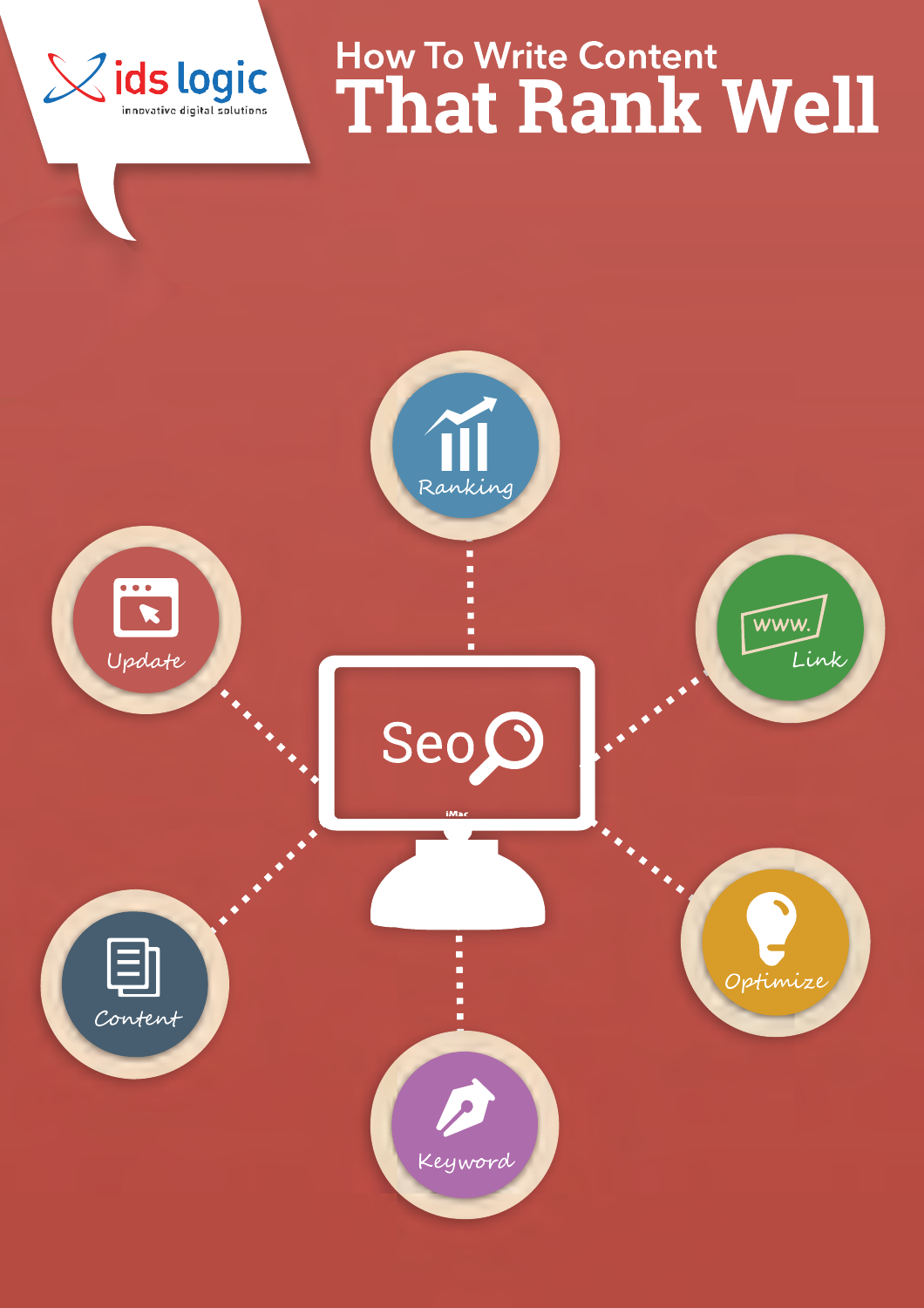

## Table of Contents:

- 1. Introduction
- 2. Process of writing great content
- a. Choose a topic
- b. Select a sellable topic
- c. Create a keyword rich title
- d. Research
- e. Length
- f. Bullet points
- g. Share your post through social networks and market your content
- 3. Conclusion

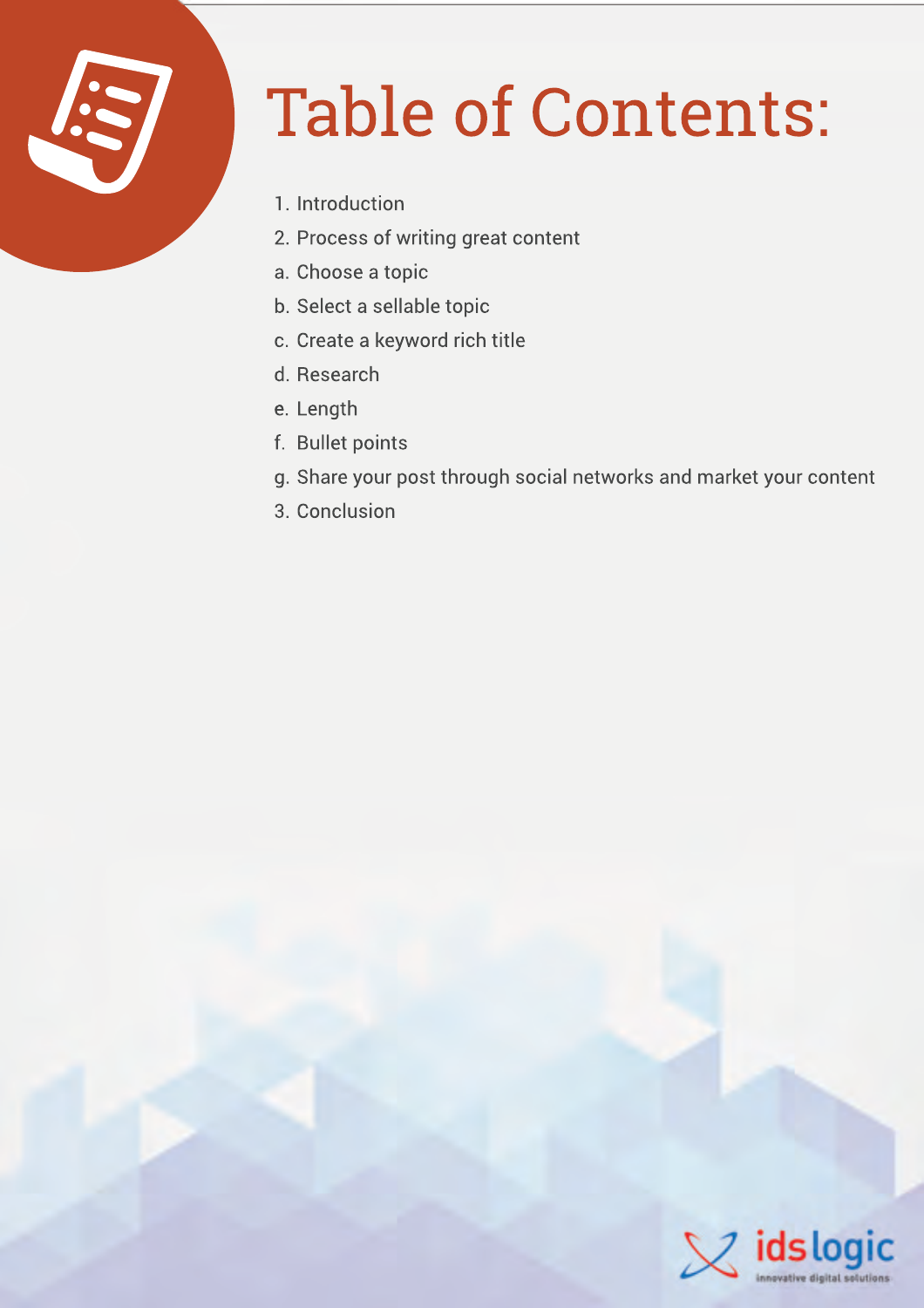### Introduction:

Google Panda is here and with its arrival; all the mushrooming sites with thin content have either vanished or are in the process of becoming extinct. It was always said in the SEO fraternity that "content is king"; but with this new entry in the field, we need to rephrase this as "good, unique and fresh content that appeals to the audience is king".

As more and more articles are published online every day, the competition to earn Google's top spot gets ever-fiercer. You'll have to write truly extraordinary content if you want to rank well in Google SERPs. **To make it work your content needs to be really special!** There is already loads of good content online. So to get noticed, you need to take the step from good to great.





#### **1. Choose a topic:**

This is perhaps the most difficult and trickiest of all. You need to come up with a really good idea. You may also keep a list of content ideas. Ideas don't always appear when you want them to. So its always good to have a list handy with you where you have put the topic idea with the highlights that you may like to include in your content.

### **2. Elect a sellable topic:**

People always tend to search certain topics or trends. Always try to frame the title around the search preference of your audience. If you have created a good title; half the battle is won.

#### **3. Create a keyword rich title**

Now when you are ready with a sellable topic, the next most important step is to choose a keyword rich title. By default, the title of your post becomes the title of your web page and Search engines give more importance to your page title than just about any other variable and they give more weight to the first few words in a title.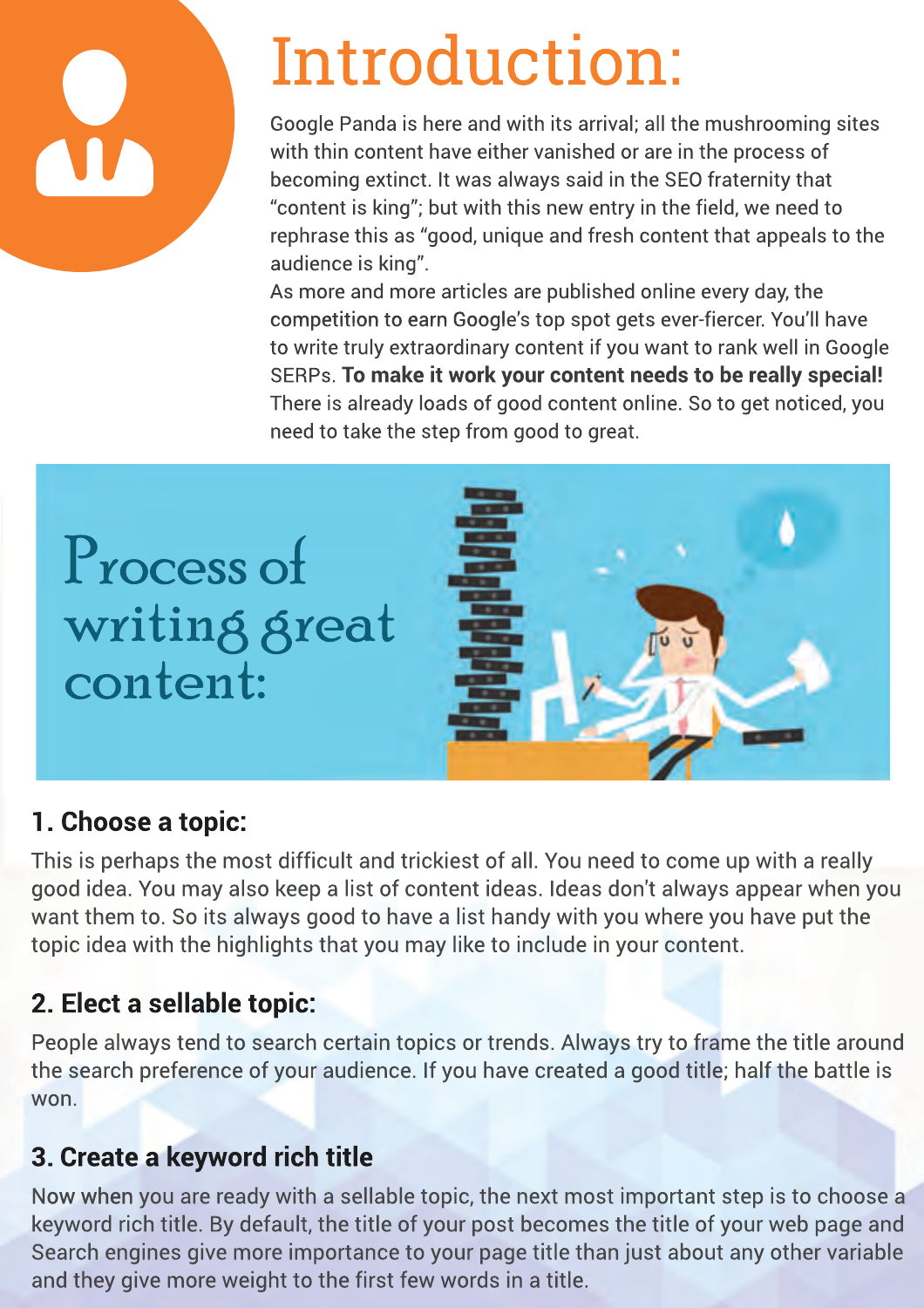#### **4. Research:**

Do not write just for the sake of writing. If you doing it then there's a good chance that the content you have written sounds total rubbish. So write only when you actually feel inspired to write your post.

When you and your topic are ready for the new post, do a thorough research of the web to see what has already been written on the topic you are offering. Try not to offer what is already there. Add some value instead. Research well and come out with something really great and unique to offer to your readers.

#### **5. Length:**

Although short posts are quick and easy to read; but you can not count on short posts to rank well in SERPs. You'll have a better chance of getting on the front page of the search engines if your post is long enough to have more keywords, and in more combinations.You will also be able to provide loads of information to your readers through longer posts which again will be seen as more suitable for the top ranks by Google because they will be seen as being more likely to fulfill their users' needs because they contain more information.

#### **6. Bullet Points:**

Do not forget to add a bulleted list at the beginning of the blog post summarising the gist of your content. For example you may have a list of "What You'll Learn" near the beginning of post. It will not take much of you time but will serves several important purposes like it will give the reader a bit of a roadmap for the post.

Your readers will also learn the benefits they will have by reading the post. This will encourage them to go ahead and read the article.

Finally, bullet points can create a curiosity gap. If you make your bullet points truly

### **7. Share your post through social networks and market your content:**

By sharing your post through these and other social media platforms, and getting others to do the same, you'll drive more traffic and build awareness of your post.

#### **Conclusion:**

Hopefully this article has given you few ideas about how to create better content that may rank on the top search pages. The process is extremely simple. All it takes is a little bit of thought, planning and execution.